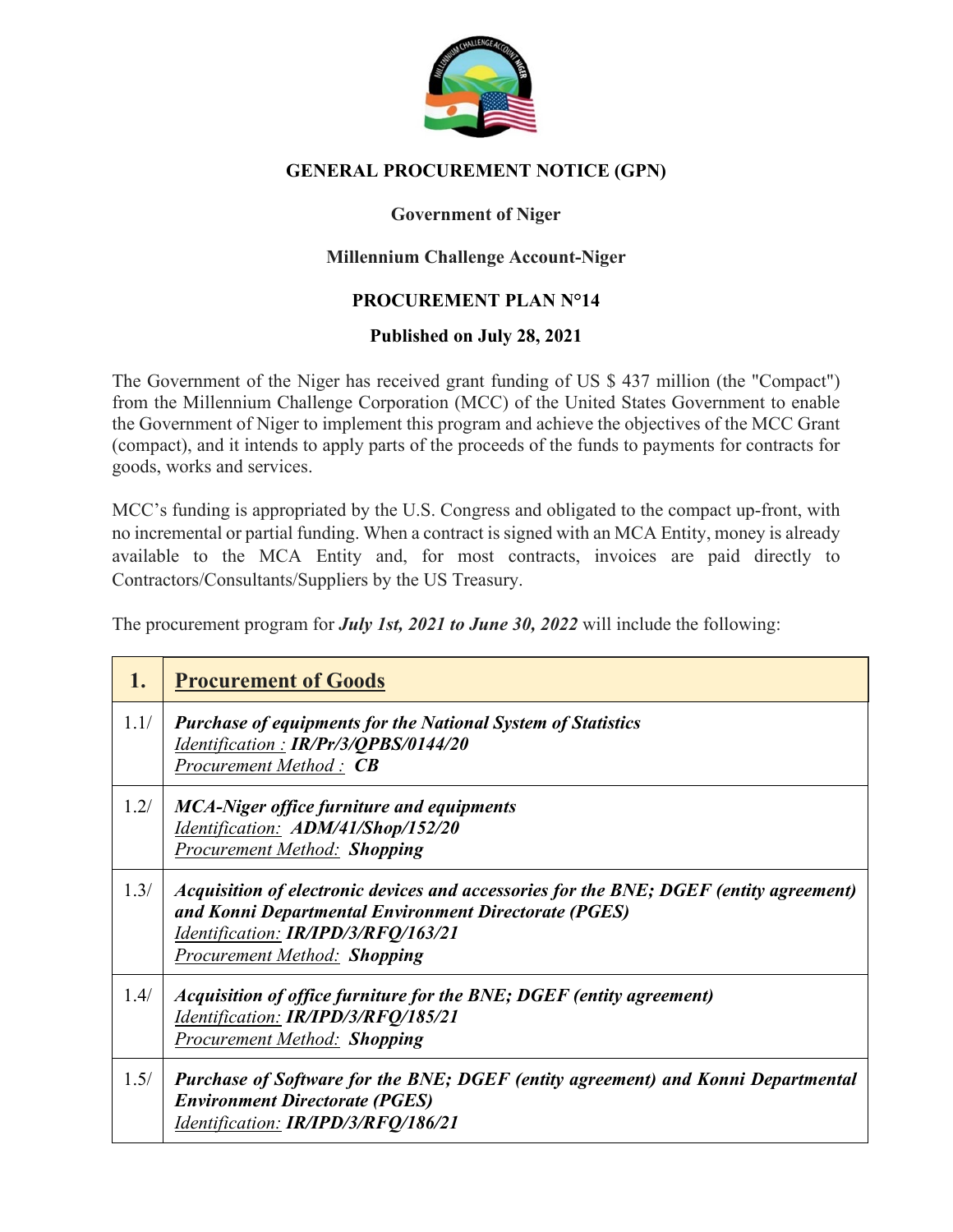|        | <b>Procurement Method: Shopping</b>                                                                                                                                                                                          |
|--------|------------------------------------------------------------------------------------------------------------------------------------------------------------------------------------------------------------------------------|
| 1.6/   | Purchase of computer equipment for the Cofocom CRA and the Conciliation Commission<br>Identification: IR/Msm/1/Shop/209/21<br><b>Procurement Method: Shopping</b>                                                            |
| 1.7/   | Purchase of three (3) cabinet air conditioners for MCA-Niger<br>Identification: ADM/41/Shop/211/21<br><b>Procurement Method: Shopping</b>                                                                                    |
| 1.8/   | <b>Purchase of four (4) vehicles for CRC regional staff</b><br>Identification: ADM/41/Shop/215/21<br><b>Procurement Method: Shopping</b>                                                                                     |
| 1.9/   | <b>Purchase of IT equipment and consumables</b><br>Identification: 2CA/Adm&CRC/Shop/219/21<br><b>Procurement Method: Shopping</b>                                                                                            |
| 1.10/  | <b>Purchase of fifteen (15) Smartphones</b><br>Identification: ADM.It/41/Shop/220/21<br>Procurement Method: Shopping                                                                                                         |
| 1.11/  | <b>Purchase UPS replacement batteries for servers' room</b><br>Identification: ADM.It/41/Shop/221/21<br>Procurement Method: Shopping                                                                                         |
| 1.12/  | Purchase of four (4) off-road motorcycles with protective helmets<br>Identification: CR/Cra&Praps/Shop/222/21<br>Procurement Method: Shopping                                                                                |
| 1.13/  | Purchase and installation of GPS plotter with geolocation system for MCA-Niger vehicles<br>Identification: ADM/41/Shop/224/21<br><b>Procurement Method: Shopping</b>                                                         |
| 1.14/  | Supply and installation of hydrology equipment on the Sia Kouanza-Gaya reach of the<br><b>Niger River and topographic leveling with 14 piezometers</b><br>Identification: IR/MHA/Shop/228/21<br>Procurement Method: Shopping |
| 1.15/  | <b>Purchase of Ten (10) ergonomic chairs</b><br>Identification: ADM/41/Shop/225/21<br><b>Procurement Method: Shopping</b>                                                                                                    |
| 2/     | <b>Procurement of Services (to include Consultant Services)</b>                                                                                                                                                              |
| 2.1/   | Firms                                                                                                                                                                                                                        |
| 2.1.1/ | Mid-term review of MCA-Niger<br>Identification: ME/31/QCBS/195/21<br><b>Procurement Method: QCBS</b>                                                                                                                         |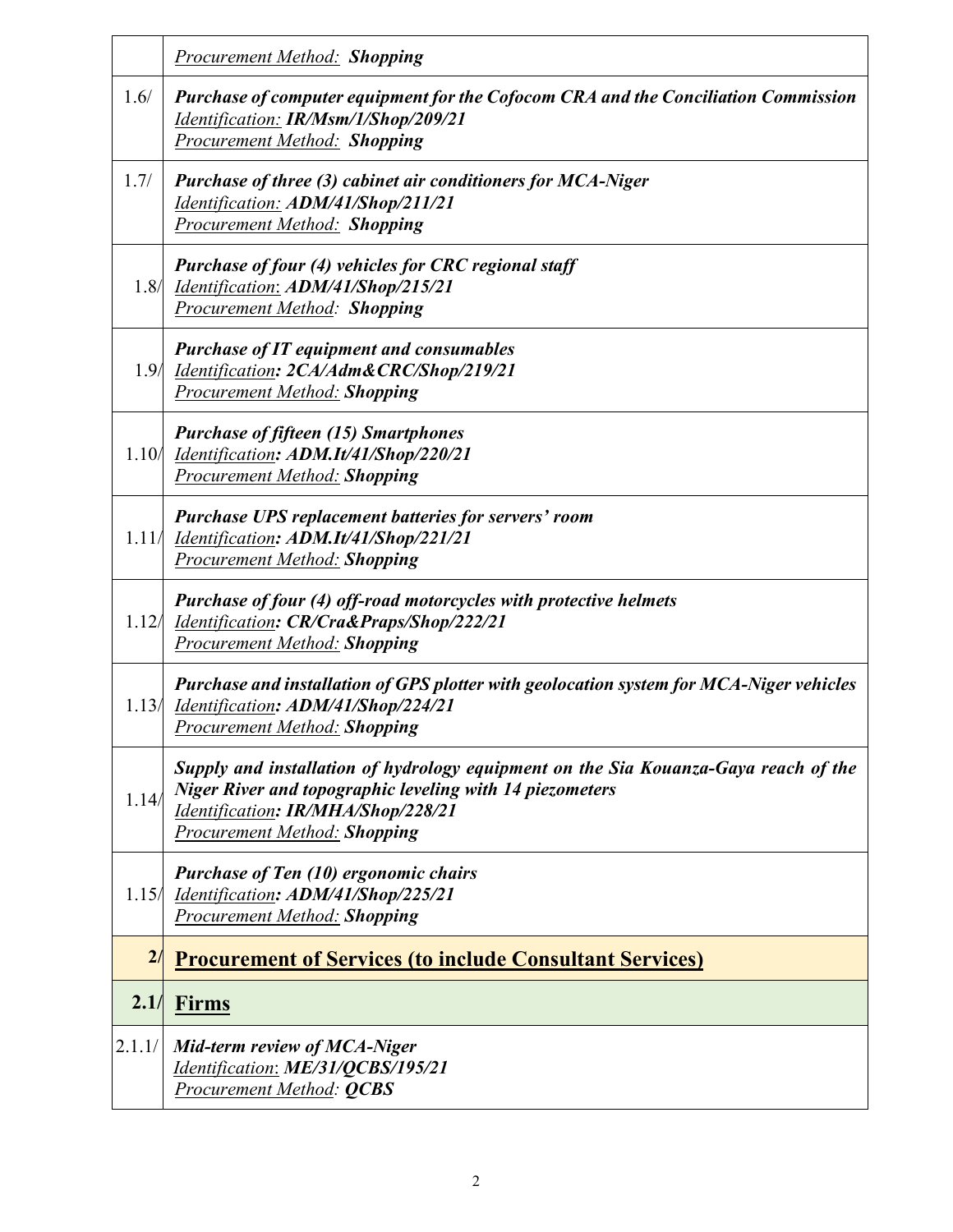| 2.1.2/ | Specific studies PAR (PAP satisfaction survey)<br>Identification: ME/31/QCBS/196/21<br><b>Procurement Method: QCBS</b>                                                                                        |
|--------|---------------------------------------------------------------------------------------------------------------------------------------------------------------------------------------------------------------|
| 2.1.3/ | <b>Capacity Building in Monitoring &amp; Evaluation</b><br>Identification: ME/31/QCBS/198/21<br><b>Procurement Method: QCBS</b>                                                                               |
| 2.1.4/ | Recruitment of a firm for updating the urban development plan for the municipality of<br>Konni (PGES Konni) including the workshop<br>Identification: IR/IPD/3/QCBS/184/21<br><b>Procurement Method: QCBS</b> |
|        | 2.2/ Individuals Consultants                                                                                                                                                                                  |
| 2.2.1/ | Recruitment of a consultant for capacity building of Private Sector Partnership Fund<br>beneficiaries<br>Identification: CR/CRA/2/IC/105/19<br>Procurement Method: IC                                         |
| 2.2.2/ | Recruitment of an individual consultant in charge of Non-Procurement Cover (NPC)<br>purchases<br>Identification: ADM/41/IC/130/20<br>Procurement Method: IC                                                   |
| 2.2.3/ | Recruitment of a consultant for the monitoring of activities linked to the urban<br>development plan of the commune of Konni (PGES Konni)<br>Identification: IR/IPD/3/IC/179/20<br>Procurement Method: IC     |
| 2.2.4/ | Recruitment of Consultant for Training in the mastery and filling of land tenure security<br>tools (New format)<br>Identification: IR/MSM/1/IC/204/21<br>Procurement Method: IC                               |
| 2.2.5/ | <b>Recruitment of panelists to evaluate MCA-Niger procurement offers</b><br>Identification: ADM/41/IC/227/21<br><b>Procurement Method: IC</b>                                                                 |
| 3/     | <b>Non-Consultant Services</b>                                                                                                                                                                                |
| 3.1/   | Recruitment of an MCA-Niger electrical compliance diagnostic provider headquarters,<br>transit house and regional offices<br>Identification: ADM.Esp/41/NCS/182/20<br>Procurement Method: Shopping            |
| 3.2/   | Reproduction of new forms for formalizing land rights (form and register)<br>Identification: IR/MSM/1/NCS/203/21<br><b>Procurement Method: Shopping</b>                                                       |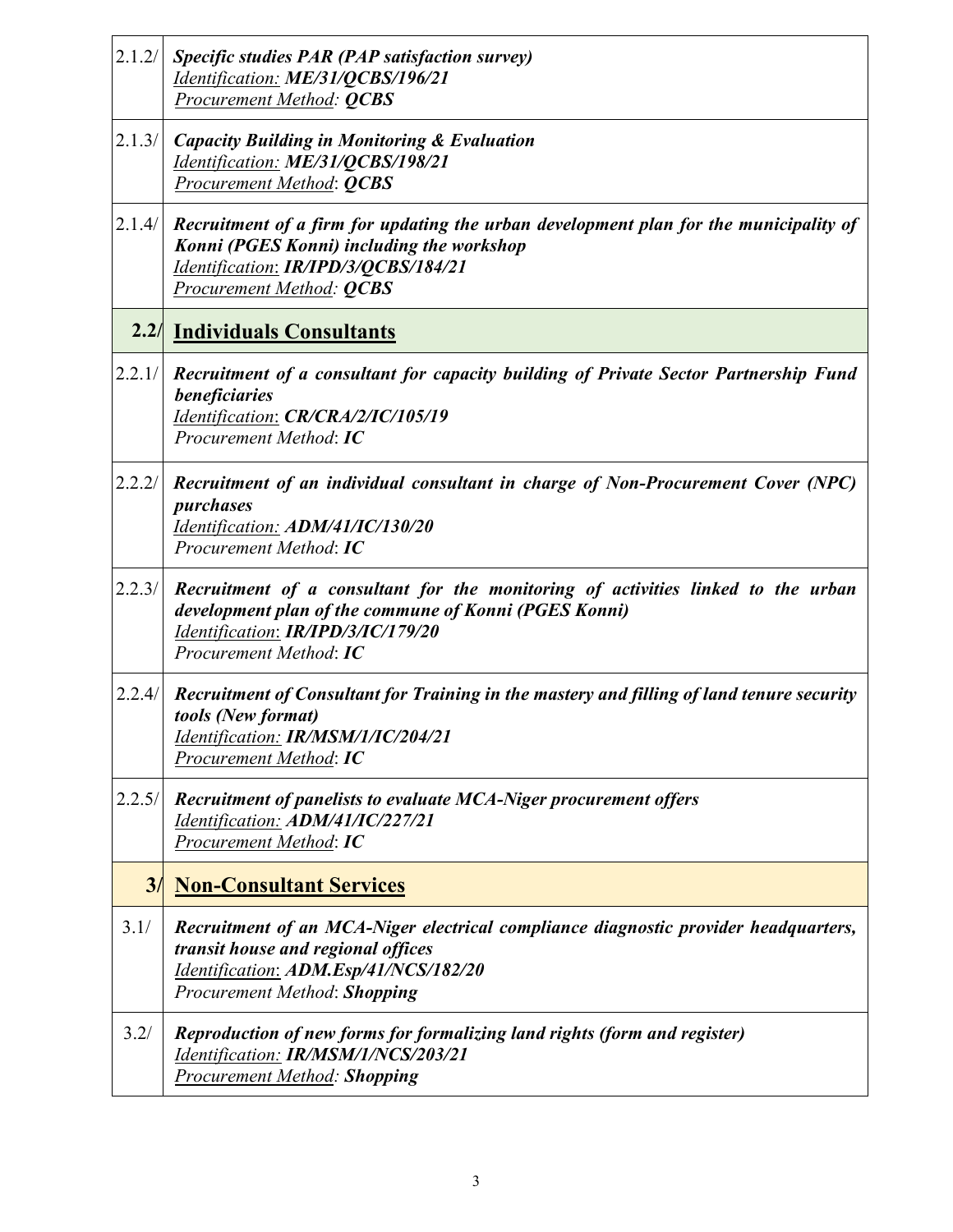| 3.3/ | Recruitment of a service provider for the local support of Cofocom CRC in the animation<br>and support for the issuance of land security acts<br>Identification: CR/Cra&Praps/CB/223/21<br><b>Procurement Method: Competitive Bidding</b>                                          |  |  |
|------|------------------------------------------------------------------------------------------------------------------------------------------------------------------------------------------------------------------------------------------------------------------------------------|--|--|
| 3.4/ | Recruitment of a firm facilitating the strategic retreat of the MCA Niger team<br>Identification: ADM/41/Shop/226/21<br><b>Procurement Method: Shopping</b>                                                                                                                        |  |  |
| 3.5/ | Recruitment of firm for training and simulation (practical exercises) in response to<br>potential terrorist attacks and survival techniques in the event of abduction or kidnaping<br>of MCA-Niger personnel<br>Identification: ADM/41/Shop/231/21<br>Procurement Method: Shopping |  |  |
|      | 4.1<br><b>Procurement of Works</b>                                                                                                                                                                                                                                                 |  |  |
| 4.1/ | <b>Construction of corridors</b><br>Identification: CR/PRAPS/3/CB/114/20<br>Procurement Method: CB                                                                                                                                                                                 |  |  |
| 4.2/ | <b>Construction of livestock markets</b><br>Identification: CR/PRAPS/3/CB/144/20<br>Procurement Method: CB                                                                                                                                                                         |  |  |
| 4.3/ | Development work on irrigated areas<br>Identification: CR/CRA/1/CB/140/20<br><b>Procurement Method: CB</b>                                                                                                                                                                         |  |  |
| 4.4/ | Work on the Tillabéry-Dosso beacons on transhumance corridors<br>Identification: CR/PRAPS/2/CB/168/20<br><b>Procurement Method: CB</b>                                                                                                                                             |  |  |
| 4.5/ | Construction and rehabilitation of community infrastructure as part of the compensation<br>generated by the rehabilitation of the Konni irrigated perimeter<br>Identification: IR/IPD/4/Shop/169/20<br>Procurement Method: CB                                                      |  |  |
| 4.6/ | Construction Sia / small-scale Irrigation - Supply and installation of irrigation kits,<br>pumping kits and drilling works for the Sia Kouanza perimeters-Tranche 1<br>Identification: IR/IPD/2/CB/216/21<br>Procurement Method: CB                                                |  |  |
| 4.7/ | Construction Sia / small-scale Irrigation - Supply and installation of irrigation kits,<br>pumping kits and drilling works for the Sia Kouanza perimeters-Tranche 2<br>Identification: IR/IPD/2/CB/217/21<br><b>Procurement Method: CB</b>                                         |  |  |
| 4.8/ | Construction Sia / small-scale Irrigation - Supply and installation of irrigation kits,<br>pumping kits and drilling works for the Sia Kouanza perimeters-Tranche 2<br>Identification: IR/IPD/2/CB/218/21<br><b>Procurement Method: CB</b>                                         |  |  |